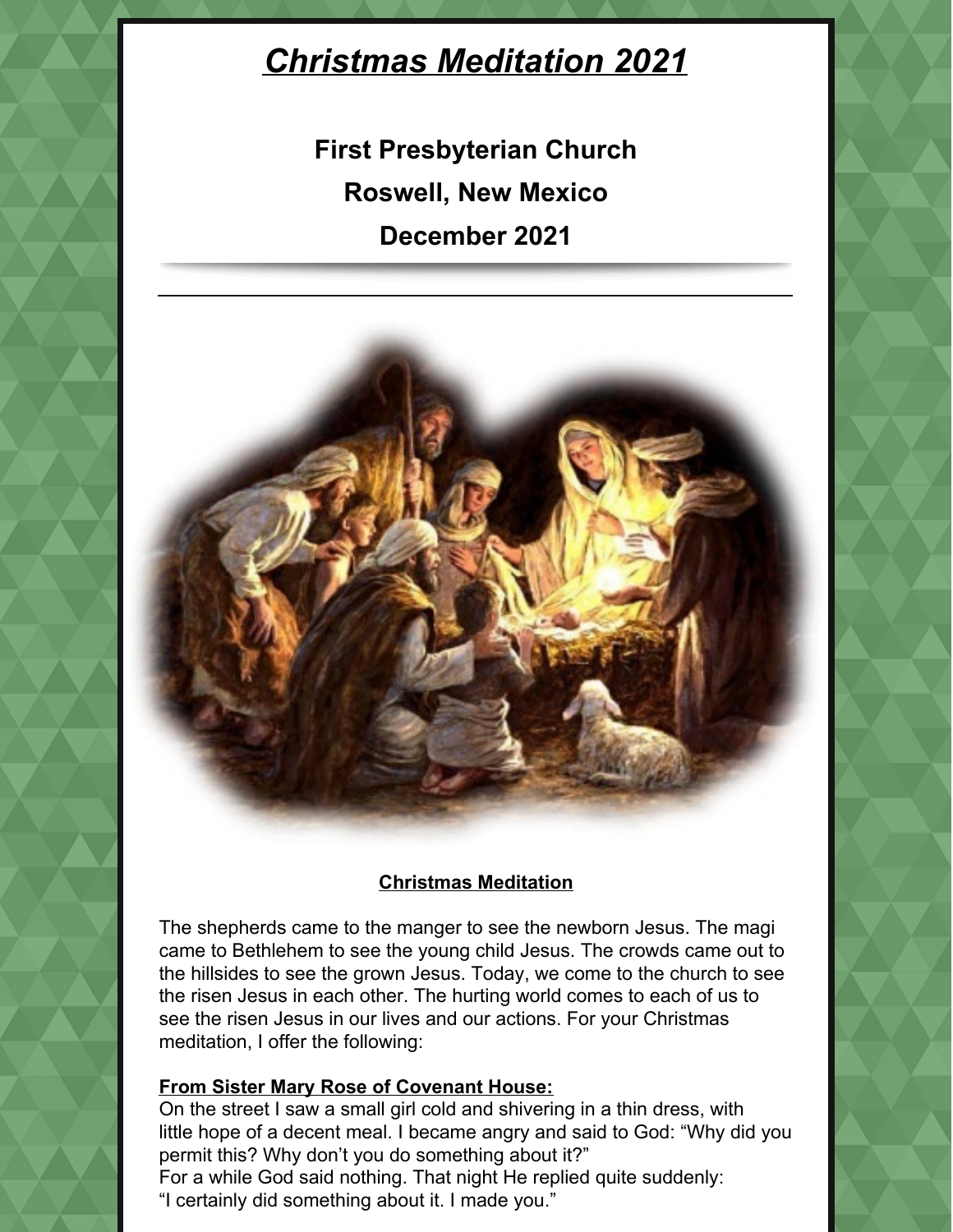#### **And this from Ann Landers:**

Two friends were talking, and one said, "Sometimes I just can't understand all the violence, hopelessness, hunger, and poverty in the world. It all seems so unfair and so senseless. I just want to cry out, and ask God why God doesn't do something about it." "Why don't you?" asked the other.

"Because I'm afraid God might ask me the same thing."

#### **Finally, let me share with you a story I received from the U S Navy's Deputy Chief of Chaplains. It originally appeared in Guideposts.**

Wallace was nine. Larger than most of the kids, he was also slow- slow in body and perhaps slow in mind. But the children all liked him. He was so much bigger than they, but he never bullied them. In fact, he was the ever-present defender of the smaller boys.

Wally wanted very much to be in the Christmas play that year. He hoped he could be a shepherd. But the teacher had a much larger part in mind. Wally is big enough to be the inn keeper, she reasoned. And so it was that Wallace Purling got the part of the inn keeper. He was given his part. Oh, how he practiced.

The night of the play, everything went beautifully. No one even missed a line. At last, the play came to the time for Mary and Joseph to knock at the door of the inn. "What do you want?" Wallace said, opening the door with a brusque gesture.

"We seek lodging."

"Seek it elsewhere, " Wally said, "The inn is filled."

"But sir, we have tried elsewhere, and we have come a long journey. We are very tired."

"Go away, " Wally properly commanded. "There is no room in my inn for you."

"But sir, my wife is with child. Do you not have some corner where we could get out of the cold?"

For the first time the innkeeper broke his icy stare and looked at Mary. There was a long silence. The audience was tense with embarrassment because they thought Wally had forgotten his lines.

"No, begone," the prompter whispered.

"No, begone," Wally said, half-heartedly.

Joseph sadly placed his arm around Mary as they began to move off the stage. Suddenly, this Christmas program became different from all the others. Wally could stand it no longer. Big he was, but cruel he could never be. With big tears welling up in his eyes he gave a performance others would never forget.

"Wait, don't go, Joseph!" Wallace called. "Bring Mary back." Wallace Purling's face grew into a bright smile. "You can have my room, and I'll sleep out in the cold."

Some say the pageant was ruined. But others knew differently. They knew that Wally had caught the real spirit of Christmas, that of giving and sacrifice. Christmas is God's great gift and sacrifice in Jesus Christ.

Let us remember the true meaning of Christmas as we celebrate the birth of the Light of the World, the Prince of Peace, the Messiah. May the peace of Christ be with us all throughout this holiday season and the coming year.